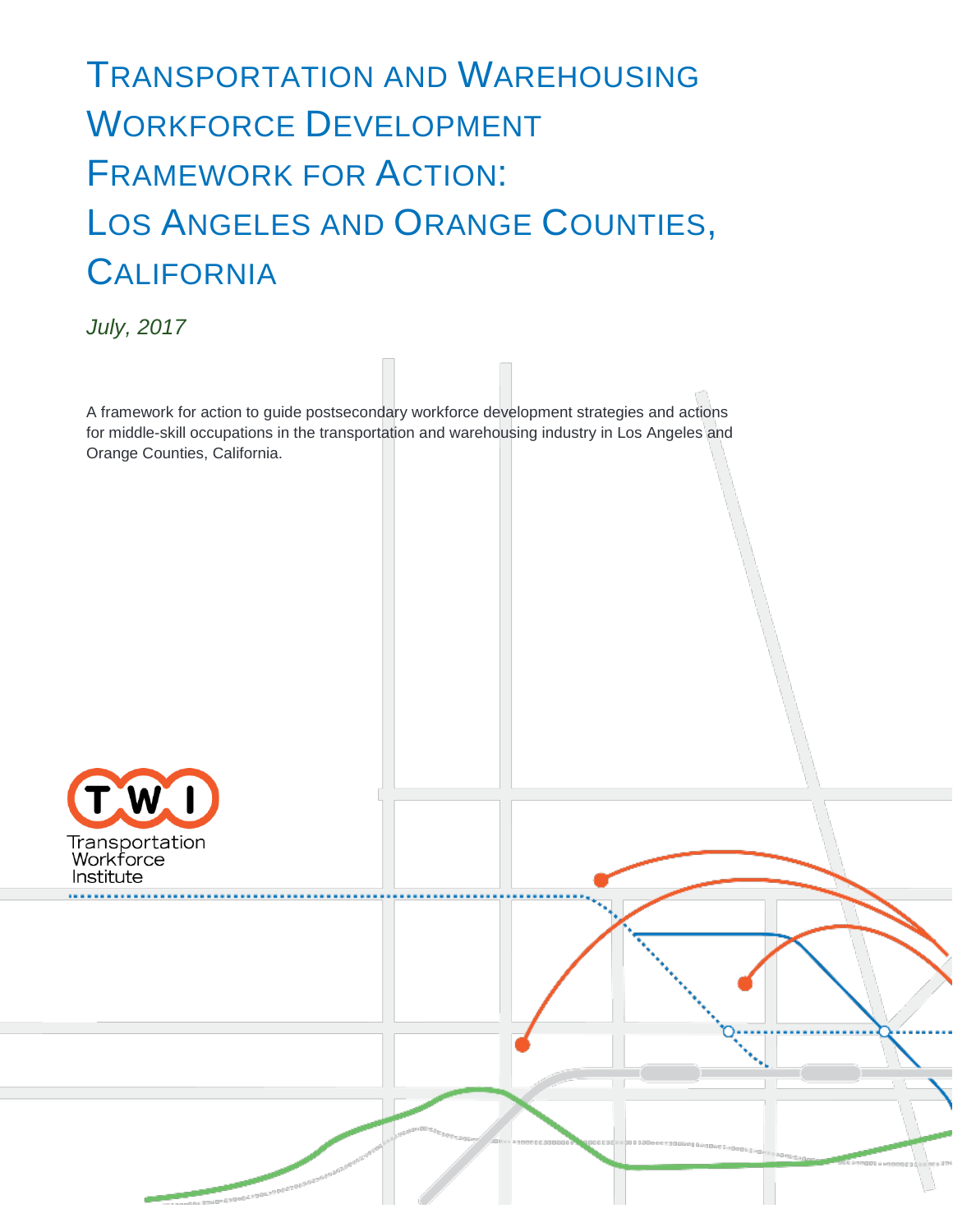### **Introduction**

A national Framework for Action was developed as a cumulative product from working sessions at the National Transportation Workforce Summit, sponsored by the Council of University Transportation Centers (CUTC) in cooperation with the U.S. Department of Transportation (U.S. DOT), in Washington, DC, April, 2012. The scope of the Summit, entitled "Pathways to the Future" included nearly 300 professionals from the transportation, labor, and education fields. The intent of the national framework was to guide policy and resources for workforce development in all transportation modes. The resulting **[national framework](http://www.mycutc.com/wp-content/uploads/2014/09/NTWS_Summary-of-Results.pdf)** provided the impetus for the development of this more recent, regional framework.

The regional framework deviates from the national framework in two significant ways. First, the national framework focuses on the transportation sector throughout the U.S. This regional framework focuses on the Los Angeles and Orange Counties region in California and is expanded to encompass the larger transportation and warehousing sector. Second, the national framework includes a broader range of transportation workforce stakeholders and the role each plays in attracting, training, and maintaining the workforce including: industry; labor; state and federal government, education, transportation, and labor agencies/departments; and secondary and post-secondary education institutions. The regional framework focuses on a narrower range of stakeholders and their respective roles—those whose primary mission is to serve individuals enrolled in postsecondary education and training programs (two-years or less) particularly those programs aimed at middle skills occupations in the sector.

### Acknowledgments

This regional framework was made possible through a Federal Transit Administration (FTA) Innovative Public Transportation Workforce Development grant. Contributions to the framework were provided by numerous individuals representing forty organizations (below) serving the transportation and warehousing industry sector in Los Angeles and Orange counties and the greater Los Angeles region. Contributions were made during two meetings held June 29 and November 16, 2016 and via two online surveys in 2017.

- Access Services
- California Community College Chancellor's Office
- Center for International Trade and Transportation, California State University Long Beach
- Cerritos College
- City of Carson
- City of Culver City Transportation Department
- City of Los Angeles BusinessSource
- City of Santa Monica Big Blue Bus
- Community Career Development, Inc.
- Cypress College
- East Los Angeles College
- Glendale Community College
- Golden West College
- Los Angeles Community College District
- Los Angeles Council of Black Professional Engineer
- Los Angeles County Metropolitan Transportation Administration (LACMTA – LA METRO)
- Los Angeles County Workforce Development Board
- Los Angeles County Workforce Development, Aging and Community Services
- Los Angeles Harbor College
- Los Angeles Southwest College
- Los Angeles Trade-Technical College
- Los Angeles Valley College
- Long Beach City College Pacific Coast Campus
- Long Beach City College
- Mt. San Antonio College
- North Orange County Regional Consortium for Adult Education
- Norwalk Transit System
- Pasadena City College
- Pasadena Transit and Pasadena Dial-A-Ride
- Pierce College
- Rio Hondo College
- Saddleback College
- Santa Monica College
- SELACO Workforce Development Board
- South Bay Workforce Investment Board
- Southern California Regional Transit Training Consortium
- Torrance Transit
- TRANSDEV-Los Angeles County Metropolitan Transportation **Administration**
- Transportation Workforce Institute
- West Los Angeles College

## About the Transportation Workforce Institute

The Transportation Workforce Institute (TWI), at Los Angeles Trade-Technical College, facilitated the development of the framework for action and prepared this document. TWI ensures a well-trained and diverse transportation workforce by collaborating with industry, education, and workforce development partners to create competency- and standards-based curriculum, programs, and services that meet immediate and long-term employer needs while connecting diverse communities and citizens through transportation projects and workforce development efforts. For more information about the institute, visit us at **[www.twi.com](http://www.twi.com/)**.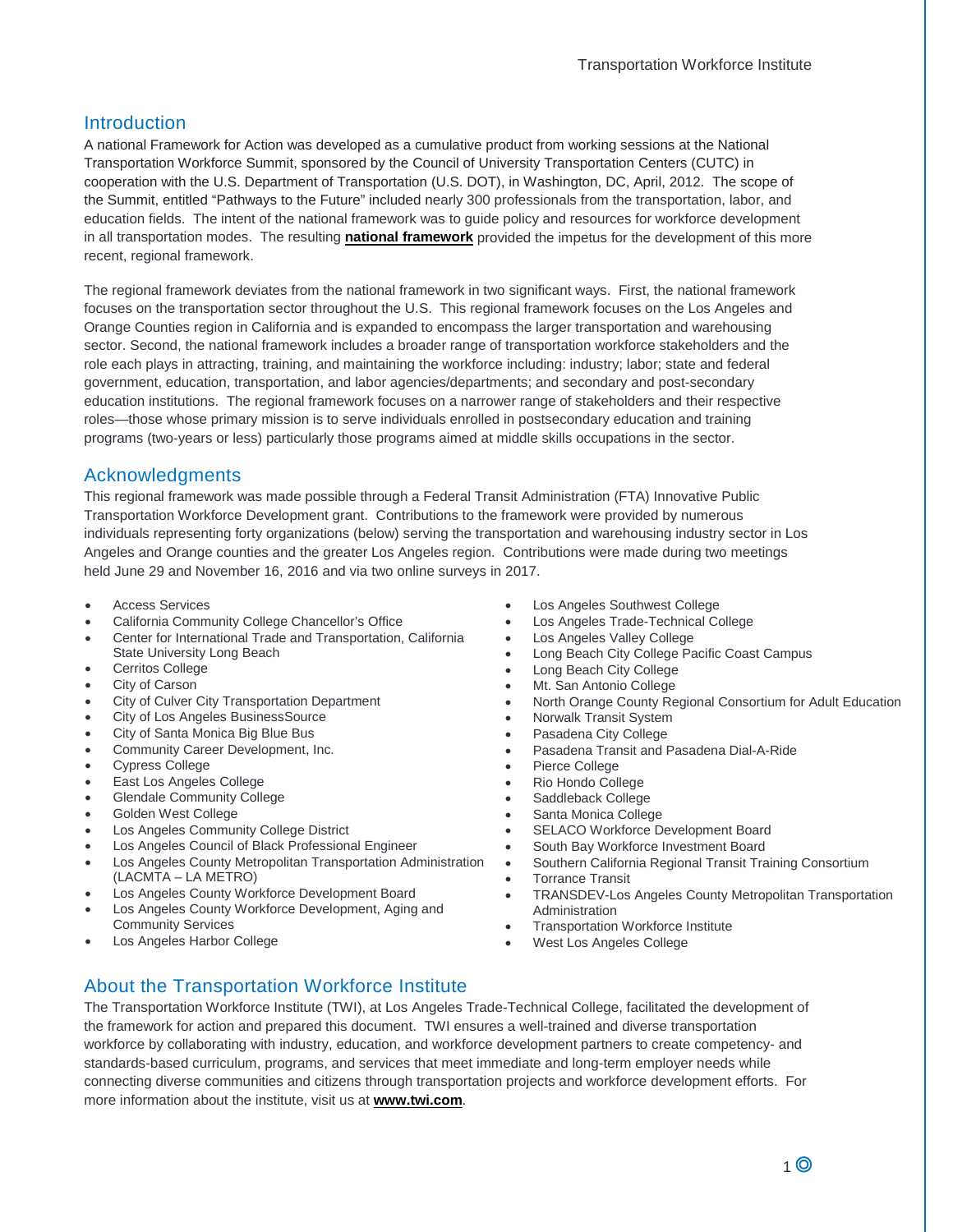# **Transportation and Warehousing Workforce Development Framework for Action: Los Angeles and Orange Counties, California**

| Goal: Develop Partnerships between Transportation & Warehousing Employers and Postsecondary<br><b>Education Providers</b>                                                                                                                                                                                                                                                             |                                                                                                                                                                                                                                                                                                                                                                                                                                                                                                                                                                                                                                                                                         |                                                                                                                                                                                                                                                                                                                                                                                                                                                                                                                                                                                                                                                                                                                                                                                                                                                                                                                                                                                                                                                                                                                                                                                                                                            |  |  |
|---------------------------------------------------------------------------------------------------------------------------------------------------------------------------------------------------------------------------------------------------------------------------------------------------------------------------------------------------------------------------------------|-----------------------------------------------------------------------------------------------------------------------------------------------------------------------------------------------------------------------------------------------------------------------------------------------------------------------------------------------------------------------------------------------------------------------------------------------------------------------------------------------------------------------------------------------------------------------------------------------------------------------------------------------------------------------------------------|--------------------------------------------------------------------------------------------------------------------------------------------------------------------------------------------------------------------------------------------------------------------------------------------------------------------------------------------------------------------------------------------------------------------------------------------------------------------------------------------------------------------------------------------------------------------------------------------------------------------------------------------------------------------------------------------------------------------------------------------------------------------------------------------------------------------------------------------------------------------------------------------------------------------------------------------------------------------------------------------------------------------------------------------------------------------------------------------------------------------------------------------------------------------------------------------------------------------------------------------|--|--|
| <b>Challenges</b>                                                                                                                                                                                                                                                                                                                                                                     | <b>Strategies</b><br>(in priority order)                                                                                                                                                                                                                                                                                                                                                                                                                                                                                                                                                                                                                                                | <b>Action Items</b><br>(in order of priority and interest combined)                                                                                                                                                                                                                                                                                                                                                                                                                                                                                                                                                                                                                                                                                                                                                                                                                                                                                                                                                                                                                                                                                                                                                                        |  |  |
| Lack of specificity in<br>$\bullet$<br>transportation and warehousing<br>workforce/labor market demand<br>on a local, regional level<br>Pace of technological<br>$\bullet$<br>advancements - lack of<br>awareness and access to new<br>technologies by workforce<br>development providers<br>Limited internship,<br>$\bullet$<br>apprenticeship, work-based<br>learning opportunities | Increase communication and<br>$\bullet$<br>collaboration between industry,<br>post-secondary institutions,<br>local governments, and<br>community agencies<br>Identify strategic technology<br>$\bullet$<br>advances on the horizon and<br>prioritize industry requirements<br>Increase transportation and<br>$\bullet$<br>warehousing industry data<br>accessibility and reliability<br>Promote and create learning-<br>$\bullet$<br>labor exchanges<br>Share technology training<br>$\bullet$<br>materials across industry and<br>workforce education providers<br>Increase employer-sponsored,<br>$\bullet$<br>work-based learning<br>opportunities and incumbent<br>worker training | Create an industry-educator forum to<br>$\bullet$<br>consistently address workforce needs<br>Promote creation of paid, industry internship<br>$\bullet$<br>and apprenticeship programs<br>Through a platform (described below), create<br>$\bullet$<br>centralized response system/process for<br>responding to employer inquiries and requests<br>for education and training assistance<br>Conduct regular needs analysis and<br>$\bullet$<br>technology scans to inform curricular and<br>program priorities at the regional level<br>Identify champions to lead development of<br>$\bullet$<br>an online platform; identify resources for<br>maintaining the database; populate platform<br>with "consumable" career information,<br>scholarships; resources; job opportunities;<br>internships, and work-based training<br>opportunities; incorporate project-, work-,<br>and community-based learning<br>platform/features<br>Promote platform to employers, workforce<br>$\bullet$<br>development providers, counselors, career<br>centers, community-based organizations<br>Work with municipal governments and<br>$\bullet$<br>employers to create projects that address real-<br>world transportation and warehousing<br>problems |  |  |

| <b>Goal: Raise Interest in Transportation and Warehousing Occupations</b>                                                                                                                                                                                                                                                                                                                                                                   |                                                                                                                                                                                                                                                                                                                                                                                                                                                                                                                                                                                                  |                                                                                                                                                                                                                                                                                                                                                                                                                                                                                                                                                                                                                                                                                                   |  |  |
|---------------------------------------------------------------------------------------------------------------------------------------------------------------------------------------------------------------------------------------------------------------------------------------------------------------------------------------------------------------------------------------------------------------------------------------------|--------------------------------------------------------------------------------------------------------------------------------------------------------------------------------------------------------------------------------------------------------------------------------------------------------------------------------------------------------------------------------------------------------------------------------------------------------------------------------------------------------------------------------------------------------------------------------------------------|---------------------------------------------------------------------------------------------------------------------------------------------------------------------------------------------------------------------------------------------------------------------------------------------------------------------------------------------------------------------------------------------------------------------------------------------------------------------------------------------------------------------------------------------------------------------------------------------------------------------------------------------------------------------------------------------------|--|--|
| <b>Challenges</b>                                                                                                                                                                                                                                                                                                                                                                                                                           | <b>Strategies</b><br>(in priority order)                                                                                                                                                                                                                                                                                                                                                                                                                                                                                                                                                         | <b>Action Items</b><br>(in order of priority and interest combined)                                                                                                                                                                                                                                                                                                                                                                                                                                                                                                                                                                                                                               |  |  |
| Lack of awareness of<br>transportation and warehousing<br>career options; most prevalently<br>with youth/young adults<br>(millennials and Generation Zs)<br>Perception of transportation and<br>$\bullet$<br>warehousing career options as<br>antiquated and limited;<br>particularly among counselors<br>and parents of youth/young<br>adults<br>Outdated communication<br>methods and channels do not<br>reach or resonate with audiences | Build a positive, accurate<br>$\bullet$<br>brand for transportation and<br>warehousing industry<br>Increase online, social media,<br>$\bullet$<br>and other communication<br>methods and channels to<br>reach all audiences including<br>youth/young adults<br>Raise awareness of<br>$\bullet$<br>transportation and<br>warehousing industry and<br>career potential; particularly<br>with those individuals who<br>advise students<br>Communicate how<br>$\bullet$<br>transportation and<br>warehousing industries<br>address sustainability and<br>livability to attract youth/young<br>adults | Develop engaging branding and<br>$\bullet$<br>communication methods/materials; partner<br>with industry creative services departments to<br>assist<br>Provide career exposure opportunities such as<br>$\bullet$<br>field trips, virtual experiences, and internships<br>to increase youth/young adult awareness of<br>transportation and warehousing careers<br>Distribute communication materials and<br>$\bullet$<br>engage regional secondary and postsecondary<br>counselors and career centers<br>Provide hands-on career exploration activities;<br>$\bullet$<br>year-round<br>Connect "interest-raising" efforts with<br>$\bullet$<br>secondary career pathway programs and<br>activities |  |  |

Prepared by Transportation Workforce Institute, Los Angeles Trade-Technical College ● 400 West Washington Blvd., Los Angeles, CA 90015 ● **[twi@lattc.edu](mailto:twi@lattc.edu)** ● **[www.twi.com](http://www.twi.com/)**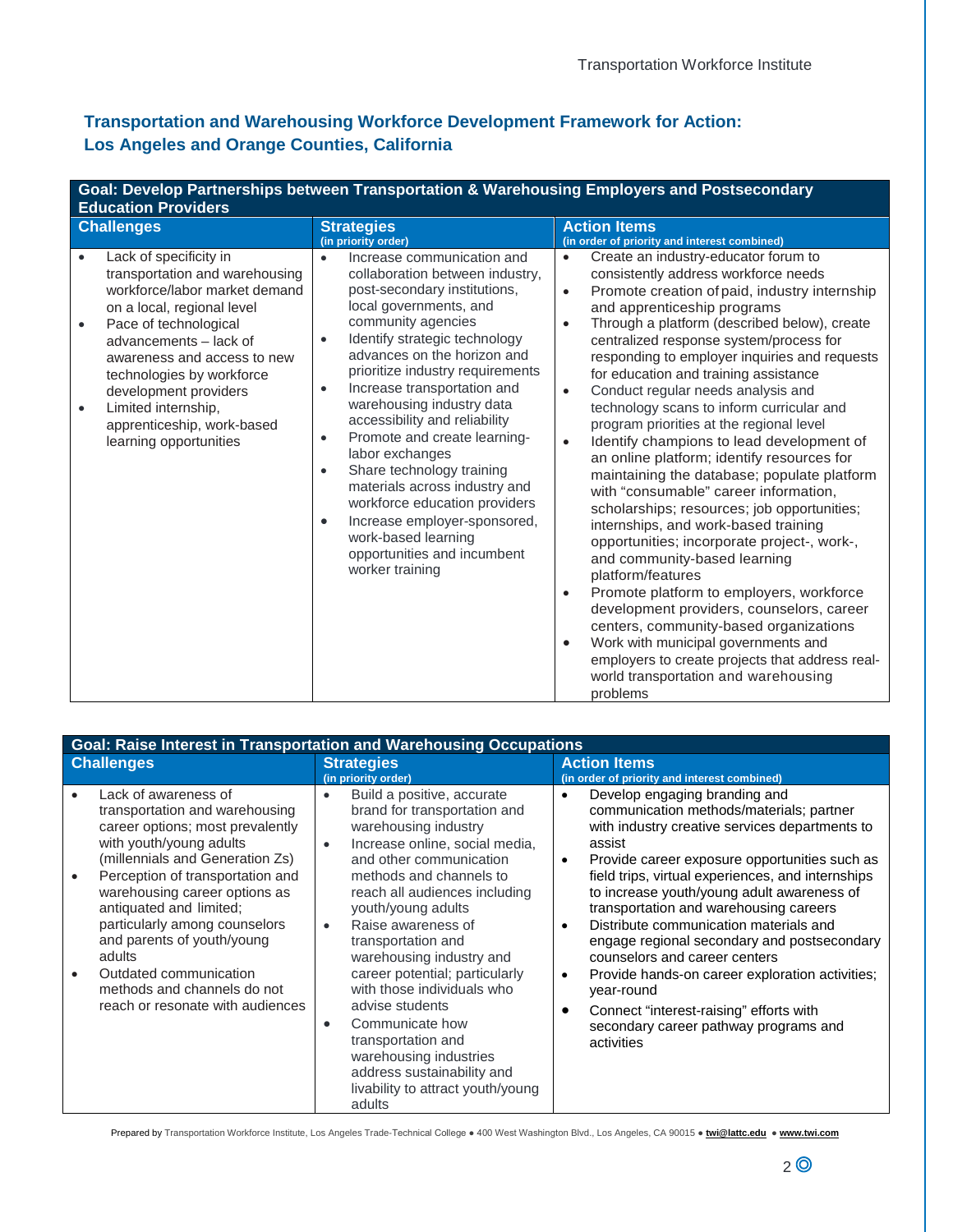## **Transportation and Warehousing Workforce Development Framework for Action: Los Angeles and Orange Counties, California**

| Goal: Increase Preparation for Transportation & Warehousing Occupations to Meet Industry Needs                                                                                                                                                                                                                                                                                                                                                                                                                                                                             |                                                                                                                                                                                                                                                                                                                                                                               |                                                                                                                                                                                                                                                                                                                                                                                                                                                                                                                                                                                                                                                                                                                                                                                                                    |  |  |
|----------------------------------------------------------------------------------------------------------------------------------------------------------------------------------------------------------------------------------------------------------------------------------------------------------------------------------------------------------------------------------------------------------------------------------------------------------------------------------------------------------------------------------------------------------------------------|-------------------------------------------------------------------------------------------------------------------------------------------------------------------------------------------------------------------------------------------------------------------------------------------------------------------------------------------------------------------------------|--------------------------------------------------------------------------------------------------------------------------------------------------------------------------------------------------------------------------------------------------------------------------------------------------------------------------------------------------------------------------------------------------------------------------------------------------------------------------------------------------------------------------------------------------------------------------------------------------------------------------------------------------------------------------------------------------------------------------------------------------------------------------------------------------------------------|--|--|
| <b>Challenges</b>                                                                                                                                                                                                                                                                                                                                                                                                                                                                                                                                                          | <b>Strategies</b><br>(in priority order)                                                                                                                                                                                                                                                                                                                                      | <b>Action Items</b><br>(in order of priority and interest combined)                                                                                                                                                                                                                                                                                                                                                                                                                                                                                                                                                                                                                                                                                                                                                |  |  |
| Misperceptions of<br>qualifications needed for<br>employment in transportation<br>and warehousing<br>industries/occupations<br>Lack of resources<br>(information, funding, access<br>to technologies) to respond<br>to industry workforce needs<br>and constantly changing<br>technology and skills needs<br>Gaps in graduates' technical<br>skills and abilities<br>Inadequate non-technical, 21 <sup>st</sup><br>century, and "soft skills"<br>abilities<br>New workforce entrants lack<br>practical or work experience<br>in transportation and<br>warehousing industry | Clearly communicate<br>occupation qualifications<br>Develop shared<br>$\bullet$<br>postsecondary curriculum<br>and credentials to industry<br>standards and requirements<br>Expand work-connected,<br>$\bullet$<br>experiential learning options<br>and opportunities<br>Define performance<br>$\bullet$<br>measures to assess student<br>knowledge, skills, and<br>abilities | Develop, expand internship programs that<br>$\bullet$<br>utilize flexible state and federal funding<br>Develop list of core competencies for high<br>$\bullet$<br>demand/high need transportation and<br>warehousing careers<br>Gather and apply feedback from industry to<br>$\bullet$<br>recalibrate certificate and degree programs as<br>needed<br>Establish a clearinghouse of materials and<br>$\bullet$<br>resources<br>Create a regional, shared idea lab; makerspace<br>$\bullet$<br>incorporating virtual access and utilization<br>options<br>Establish "platform" to create project-, work-,<br>$\bullet$<br>and community-based learning resources<br>Align curriculum between educational providers<br>$\bullet$<br>across the region<br>Create standardized, sharable learning modules<br>$\bullet$ |  |  |

| Goal: Expand Access to Postsecondary Transportation & Warehousing Education                                                                                                                                                                                                                                                                                                                                                                                    |                                                                                                                                                                                                                                                                                                                                                                                                                                                                 |                                                                                                                                                                                                                                                                                                                                                                                                                                                                                                                                                                                                                                                            |  |
|----------------------------------------------------------------------------------------------------------------------------------------------------------------------------------------------------------------------------------------------------------------------------------------------------------------------------------------------------------------------------------------------------------------------------------------------------------------|-----------------------------------------------------------------------------------------------------------------------------------------------------------------------------------------------------------------------------------------------------------------------------------------------------------------------------------------------------------------------------------------------------------------------------------------------------------------|------------------------------------------------------------------------------------------------------------------------------------------------------------------------------------------------------------------------------------------------------------------------------------------------------------------------------------------------------------------------------------------------------------------------------------------------------------------------------------------------------------------------------------------------------------------------------------------------------------------------------------------------------------|--|
| <b>Challenges</b>                                                                                                                                                                                                                                                                                                                                                                                                                                              | <b>Strategies</b><br>(in priority order)                                                                                                                                                                                                                                                                                                                                                                                                                        | <b>Action Items</b><br>(in order of priority and interest combined)                                                                                                                                                                                                                                                                                                                                                                                                                                                                                                                                                                                        |  |
| Limited, direct funding and<br>$\bullet$<br>resources for low-income<br>students<br>Insufficient postsecondary<br>$\bullet$<br>programs to adequately<br>address projected growth<br>and replacement occupations<br>Lack of skill/credit portability<br>$\bullet$<br>across postsecondary<br>providers<br>Large percentage of<br>$\bullet$<br>individuals work while<br>participating in postsecondary<br>education; limiting<br>participation, credits taken, | Standardize skill/competency<br>$\bullet$<br>definitions for postsecondary<br>credentials (badges,<br>certificates, degrees, transfer<br>requirements) and industry<br>certifications (where<br>applicable)<br>Develop, expand flexible<br>$\bullet$<br>course/program delivery<br>models to accommodate<br>working students<br>Streamline methods and<br>$\bullet$<br>processes for skill/credit<br>portability between education<br>and workforce development | Develop new and expand existing education<br>$\bullet$<br>and training programs including new entrant<br>and mid-career programs<br>Create regional career pathway maps including<br>$\bullet$<br>education options and the direct connections<br>between them; ensure connections are<br>supported by streamlined transfer/articulation<br>processes<br>Develop, expand delivery models that<br>$\bullet$<br>accommodate working learners - online<br>learning options; flipped classrooms;<br>cooperative education; etc.<br>Develop standard skill/competency definitions;<br>$\bullet$<br>collectively working with certifying groups and<br>employers |  |
| sustained enrollment, and<br>persistence                                                                                                                                                                                                                                                                                                                                                                                                                       | providers<br>Increase direct funding<br>٠                                                                                                                                                                                                                                                                                                                                                                                                                       | Expand scholarships and other<br>$\bullet$<br>funding/resources through industry partners,                                                                                                                                                                                                                                                                                                                                                                                                                                                                                                                                                                 |  |
|                                                                                                                                                                                                                                                                                                                                                                                                                                                                | opportunities for students<br>Expand postsecondary<br>programs                                                                                                                                                                                                                                                                                                                                                                                                  | state/federal grants, etc.<br>Create funding map of available scholarships<br>$\bullet$<br>and aid programs                                                                                                                                                                                                                                                                                                                                                                                                                                                                                                                                                |  |
|                                                                                                                                                                                                                                                                                                                                                                                                                                                                | Increase credit for prior/other<br>learning opportunities                                                                                                                                                                                                                                                                                                                                                                                                       | Create shared prior/other learning assessments<br>$\bullet$<br>and processes                                                                                                                                                                                                                                                                                                                                                                                                                                                                                                                                                                               |  |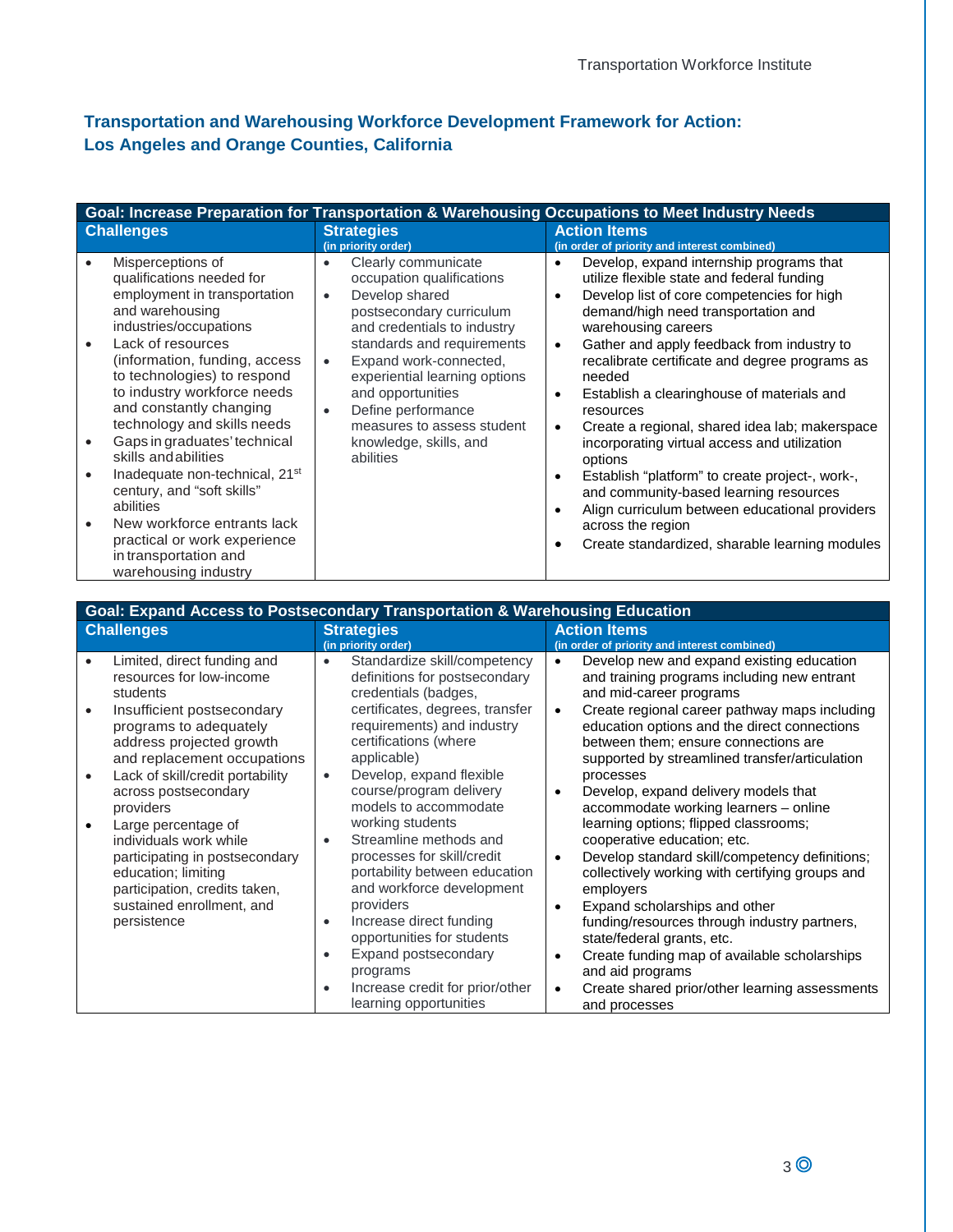This page intentionally left blank